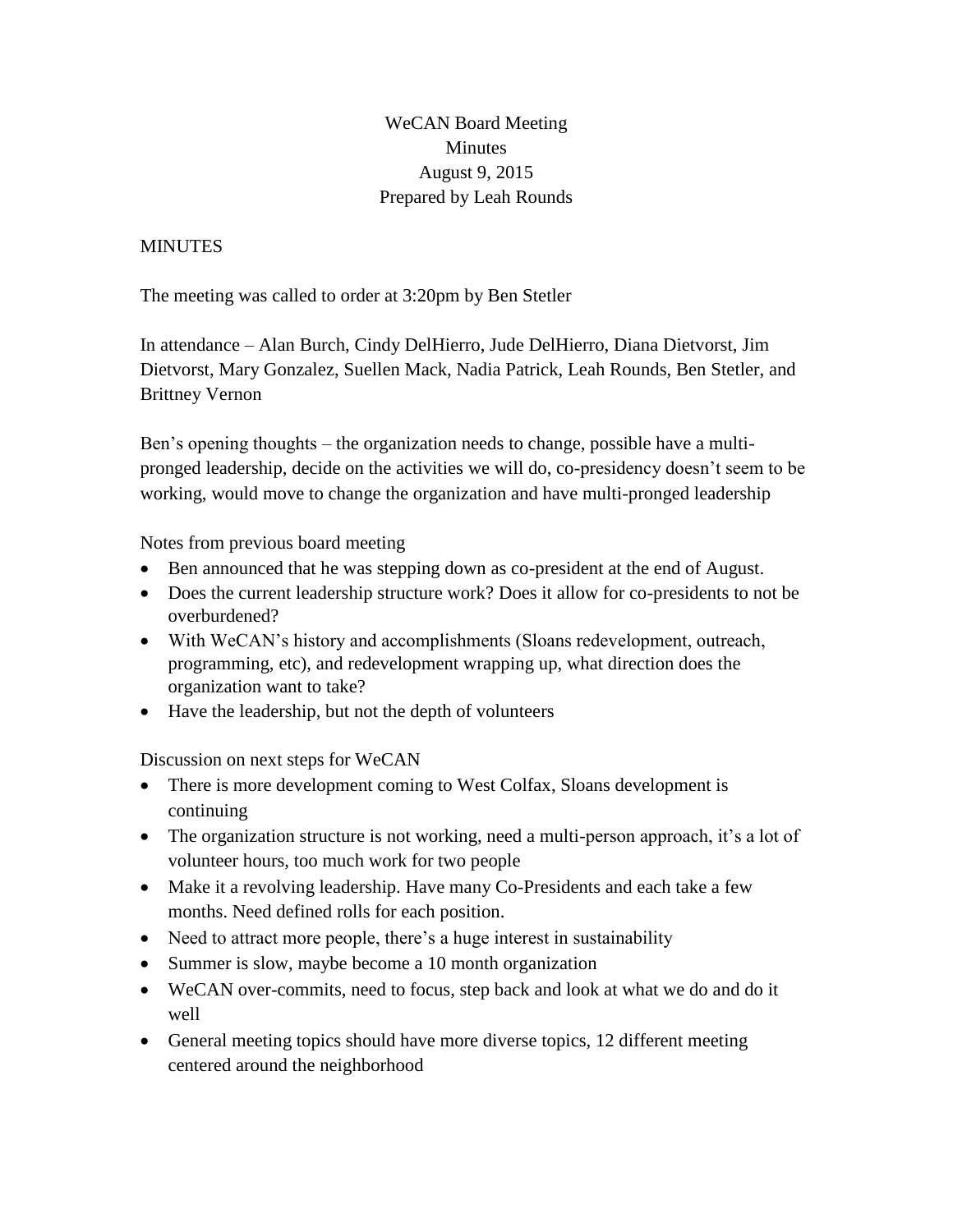- Revisit the mission statement, look at what we want our outcomes to be. Have a voice in the community and a changing neighborhood. The people moving in aren't necessarily interested in homeless outreach, low income housing, etc.
- Can the organization be both? Appeal to all types of people
- Young professionals are moving in, need to look at the wholeness of the entire community
- Need more volunteers to come help
- Need neighborhood centered projects
- Need to reconstruct and move forward. Can have multiple interests. An RNO can be a voice for the community and invite everyone. WeCAN is going through a restructuring just like the neighborhood
- Do we want many people coming to our general meetings? Do we want them to show up at programs? If we do the right kinds of projects we will get people more involved.
- Does the goal drive the leadership? Or the leadership drive the goal? Figure out what you want to accomplish and see if you can do it.
- Look at the mission statement again. Does it need to be changed?
- An organization is built around its goals. Build leadership around it to fit these goals. Personality driven is in a transition. Need to identify the needs of the community.
- People want to be heard, they want to count. Want to do what you feel is well rounded
- Newsletters aren't interesting to a younger demographic, the Hispanic community is not involved
- Organizationally, who is going to do what? How many hours will each person put in? etc.
- Can't change the bylaws mid-year, but board can appoint a new Co-President
- Take into account the information from this meeting, the 2 Co-Presidents can comes back with ideas and goals
- As we move forward, need to have discussions on what community is, and have a shared vision. The idea is to come together and be inclusive. Finding people who are passionate about an issue and WeCAN provides an outlet for that.
- Social is not really a part of this organization (the potluck is supposed to be)
- Bylaws can't be changed until January 2016 if needed
- Right now the organization needs to replace Ben.
- There are many personalities in an organization, people are passionate about different things. There are often clashes, need to find a way to channel it. An executive council may be more appropriate for this type of organization
- Want fair and balanced information going out to the community.
- Having diverse views are important
- Motion to nominate Leah to take over as Co-Presidency role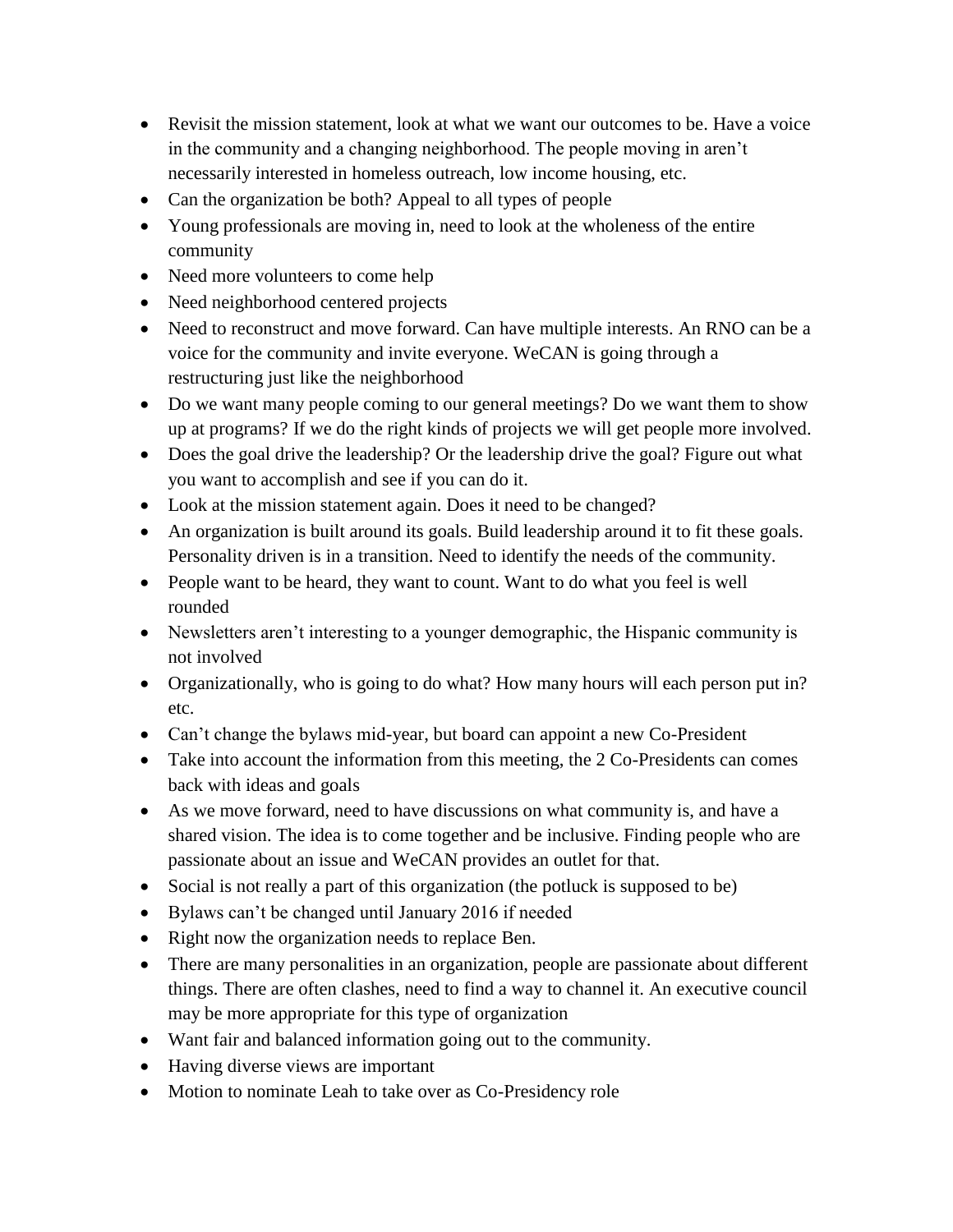- Leah: Open to the idea, however there are aspects of the organization I do not want to be a part of (bylaws, permits, rezoning, etc). Who would be willing to take over secretary?
- Look into audio recording instead that will transcribe the minutes. Alan will look into program.
- Motion to appoint Leah as the new Co-President, seconded, all voted in favor
- That is a good start, but it is important to sit down in the future and revisit the mission, goals, etc.
- Our concept of community may be different than others. It can be a challenge to get a community together.
- Could have block parties, get to know your neighbor gatherings, etc
- To Jude and Cindy: What are your thoughts on WeCAN's next steps?
	- o Revisit the mission statement, the needs of your community, and build the organization around that.
	- o WeCAN does carry a presence in the neighborhood, provided a platform for St. Anthony's discussions, been engaged.
	- o Need to identify values, decide needs, create outcomes, and put structure in place.
	- o There are citizens groups that act as a voice for the community, share a common vision. What are the action points?
	- o Need strong leadership to tell us where to go, the volunteers will drive it
	- o A diffused leadership could lift some of the burden, sharing the time. Difficult but doable
	- o Don't want it to become 'pet projects,' Confluence focuses on bringing the community together (block party, neighborhood festival)
	- o Want to have equal time for all issues, both sides presented equally
	- o The WeCAN meeting that Ken presented at was very memorable, addressing the pros and cons of the St. Anthony redevelopment
- Need to gain the ear of the people moving into the St, Anthony's redevelopment
- SLCG is just education, they don't take a position, individuals can give input
- A lot of new people moving into the neighborhood, WeCAN can be a force for uniting
- Out-reach hasn't been good DHA, Hispanics don't show up to meetings. Who typically comes to meetings? Do we want many people at meetings?
- It is difficult to come into a citizens' group when it appears decisions have already been made. It can be intimidating
- Stabilize leadership, move to audio files, processing this information individually, decide on values (safety? cleanliness?), pick your top five, define the needs of your community, communicate those ideas. These are the next steps for the next 6 months.
- The neighborhood is changing fast